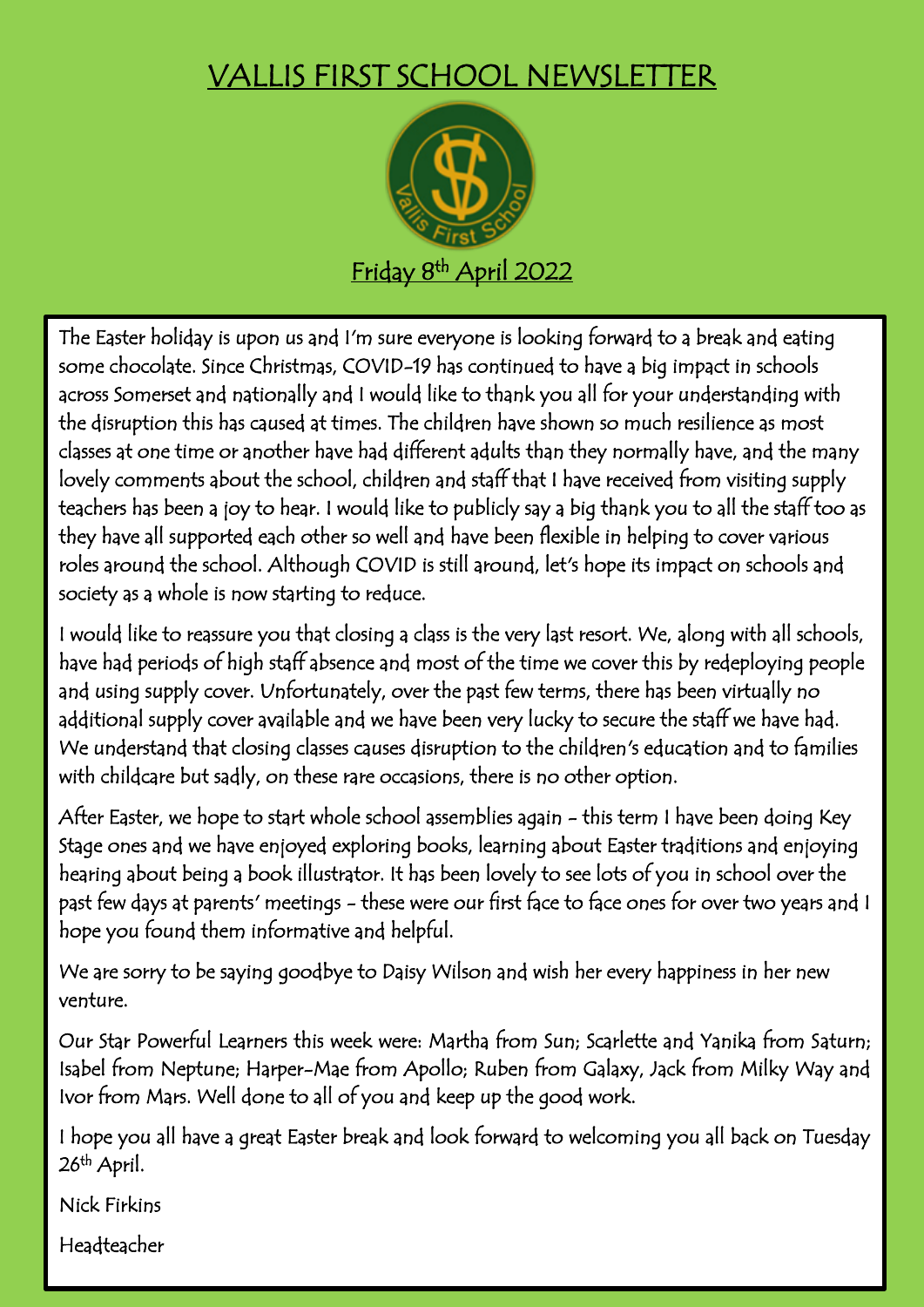## Dates for your Diary

- Monday 25th April INSET DAY
- Tuesday  $26<sup>th</sup>$  April Back to school
- Wednesday  $4^{th}$  May Tuesday 10<sup>th</sup> May Book Fair
- Monday 13<sup>th</sup> June Sports Day
- Tuesday 14<sup>th</sup> June Reserve Sports Day
- VSA Summer Fair Saturday 18<sup>th</sup> June Midday
- Thursday 1<sup>st</sup> September 2022 INSET DAY
- Friday 2<sup>nd</sup> September 2022 INSET DAY
- Tuesday 3<sup>rd</sup> January 2023 INSET DAY
- Monday 17<sup>th</sup> April 2023 INSET DAY
- Friday 26<sup>th</sup> May 2023 INSET DAY

## **REMINDERS**

- **MONDAY 25TH APRIL IS AN INSET DAY**.
- Wednesday 27th April. **• Milky Way Class start swimming lessons on**

- Hot school meals start on Week 1.
- Clubs begin w/c 26th April.
- Please email [vallisvsa@gmail.com](mailto:vallisvsa@gmail.com) to order your Y4 child's leavers hoodie.